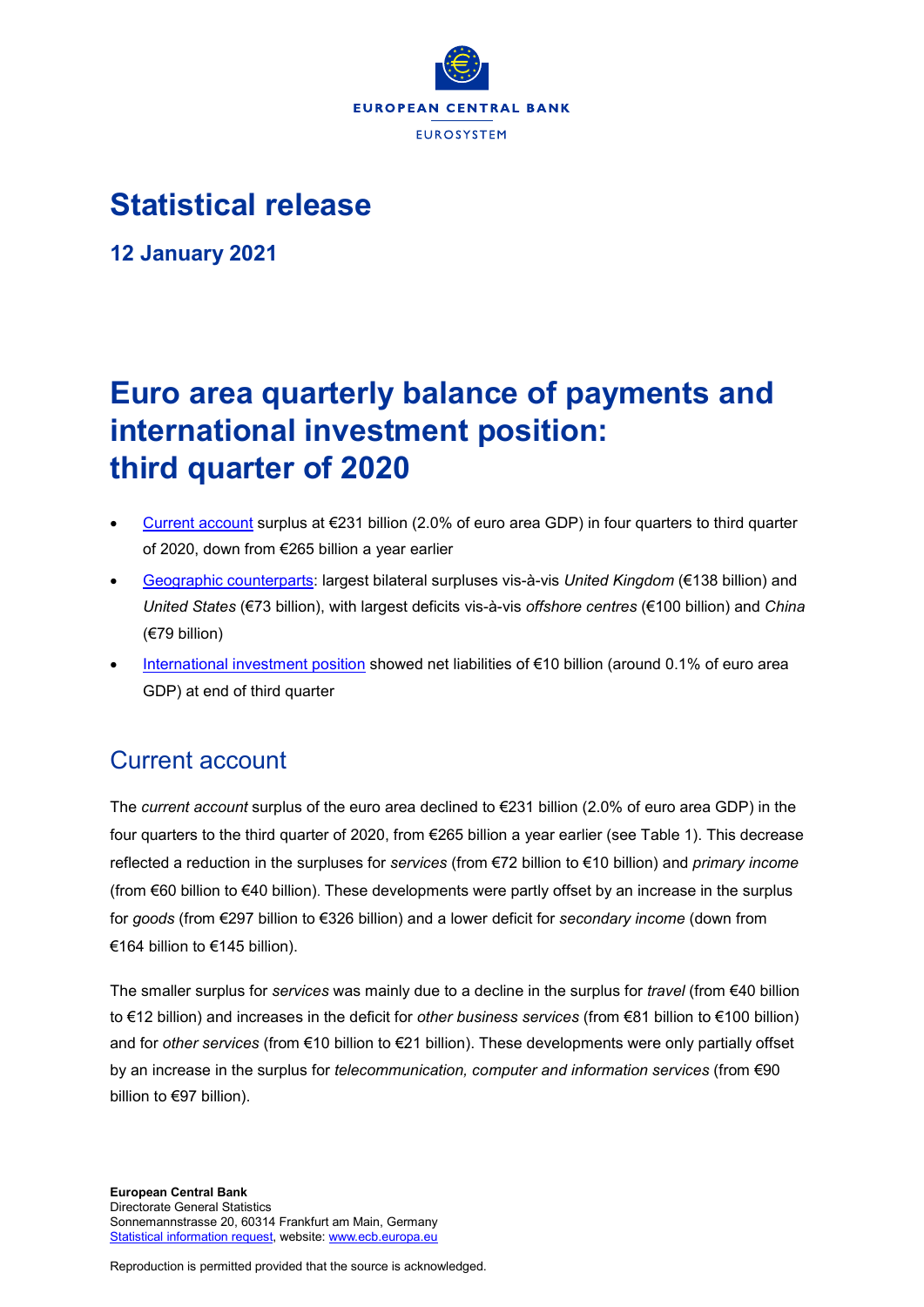The decrease in the *primary income* surplus was due to a fall in the surplus for *investment income* (from €34 billion to €10 billion). This reflected mainly a lower surplus for *direct investment income*  (down from €99 billion to €38 billion), which was partly offset by a smaller deficit for *portfolio equity income* (down from €110 billion to €77 billion) and a larger surplus for *portfolio debt income* (up from €29 billion to €36 billion).

#### **Table 1**

#### Current account of the euro area

(EUR billions, unless otherwise indicated; transactions during the period; non-working day and non-seasonally adjusted)

|                                             | Cumulated figures for the four-quarter period<br>ending |        |       |         |        |       |         |                 |
|---------------------------------------------|---------------------------------------------------------|--------|-------|---------|--------|-------|---------|-----------------|
|                                             | Q3 2019                                                 |        |       | Q3 2020 |        |       |         | Q3 2019 Q3 2020 |
|                                             | Balance                                                 | Credit | Debit | Balance | Credit | Debit | Balance | Balance         |
| <b>Current account</b>                      | 265                                                     | 4.345  | 4.080 | 231     | 3.961  | 3.730 | 103     | 83              |
| Percentage of GDP                           | 2.2%                                                    | 36.7%  | 34.4% | 2.0%    | 34.7%  | 32.7% |         |                 |
| Goods                                       | 297                                                     | 2.392  | 2.095 | 326     | 2,212  | 1,886 | 85      | 96              |
| <b>Services</b>                             | 72                                                      | 984    | 912   | 10      | 877    | 867   | 43      | 18              |
| Transport                                   | 18                                                      | 162    | 144   | 12      | 138    | 126   | 7       | 3               |
| Travel                                      | 40                                                      | 165    | 125   | 12      | 81     | 70    | 17      | 4               |
| Insurance, pension and financial            | 16                                                      | 96     | 80    | 10      | 97     | 87    | 4       | 3               |
| Telecommunication, computer and information | 90                                                      | 160    | 70    | 97      | 169    | 72    | 24      | 23              |
| Other business                              | $-81$                                                   | 241    | 322   | $-100$  | 231    | 331   | $-5$    | $-9$            |
| Other                                       | $-10$                                                   | 160    | 170   | $-21$   | 161    | 182   | $-4$    | $-6$            |
| <b>Primary income</b>                       | 60                                                      | 857    | 797   | 40      | 759    | 719   | 12      | $-1$            |
| Compensation of employees                   | 15                                                      | 40     | 25    | 15      | 38     | 23    | 3       | 2               |
| Investment income                           | 34                                                      | 780    | 746   | 10      | 684    | 674   | 11      | $-3$            |
| Direct investment                           | 99                                                      | 486    | 387   | 38      | 413    | 375   | 19      | 1               |
| Portfolio equity                            | $-110$                                                  | 85     | 195   | $-77$   | 78     | 154   | $-22$   | $-15$           |
| Portfolio debt                              | 29                                                      | 131    | 102   | 36      | 132    | 96    | 9       | 9               |
| Other investment                            | 10                                                      | 72     | 62    | 7       | 56     | 49    | 4       | 1               |
| Reserve assets                              | 5                                                       | 5      |       | 4       | 4      |       | 1       | 1               |
| Other primary income                        | 11                                                      | 38     | 26    | 15      | 37     | 22    | $-1$    | $-1$            |
| Secondary income                            | $-164$                                                  | 112    | 277   | $-145$  | 113    | 258   | $-38$   | $-30$           |

Source: ECB.

Notes: "Equity" comprises equity and investment fund shares. Discrepancies between totals and their components may arise from rounding.

#### [Data for the current account of the euro area](http://sdw.ecb.europa.eu/browseSelection.do?type=series&q=BP6.Q.N.I8.W1.S1.S1.T.%3f.CA._Z._Z._Z.EUR._T._X.N%09BP6.Q.N.I8.W1.S1.S1.T.%3f.D1._Z._Z._Z.EUR._T._X.N%09BP6.Q.N.I8.W1.S1.S1.T.%3f.D41.P.F3.T.EUR._T._X.N%09BP6.Q.N.I8.W1.S1.S1.T.%3f.D4O._Z._Z._Z.EUR._T._X.N%09BP6.Q.N.I8.W1.S1.S1.T.%3f.D4P._T.F._Z.EUR._T._X.N%09BP6.Q.N.I8.W1.S1.S1.T.%3f.D4P.D.F._Z.EUR._T._X.N%09BP6.Q.N.I8.W1.S1.S1.T.%3f.D4P.O.F._Z.EUR._T._X.N%09BP6.Q.N.I8.W1.S1.S1.T.%3f.D4S.P.F5._Z.EUR._T._X.N%09BP6.Q.N.I8.W1.S1.S1.T.%3f.G._Z._Z._Z.EUR._T._X.N%09BP6.Q.N.I8.W1.S1.S1.T.%3f.G1._Z._Z._Z.EUR._T._X.N%09BP6.Q.N.I8.W1.S1.S1.T.%3f.IN1._Z._Z._Z.EUR._T._X.N%09BP6.Q.N.I8.W1.S1.S1.T.%3f.IN2._Z._Z._Z.EUR._T._X.N%09BP6.Q.N.I8.W1.S1.S1.T.%3f.S._Z._Z._Z.EUR._T._X.N%09BP6.Q.N.I8.W1.S1.S1.T.%3f.SC._Z._Z._Z.EUR._T._X.N%09BP6.Q.N.I8.W1.S1.S1.T.%3f.SD._Z._Z._Z.EUR._T._X.N%09BP6.Q.N.I8.W1.S1.S1.T.%3f.SF._Z._Z._Z.EUR._T._X.N%09BP6.Q.N.I8.W1.S1.S1.T.%3f.SI._Z._Z._Z.EUR._T._X.N%09BP6.Q.N.I8.W1.S1.S1.T.%3f.SJ._Z._Z._Z.EUR._T._X.N%09BP6.Q.N.I8.W1.S121.S1.T.C.D4P.R.F._Z.EUR.X1._X.N&node=SEARCHRESULTS&ec=&oc=&rc=&cv=&pb=&dc=&df=)

Data on the geographic counterparts of the euro area current account (see Chart 1) show that in the four quarters to the third quarter of 2020 the euro area recorded its largest bilateral surpluses vis-à-vis the *United Kingdom* (€138 billion, down from €189 billion a year earlier), the *United States* (€73 billion, down from €111 billion) and *Switzerland* (€53 billion, down from €59 billion). It also recorded a current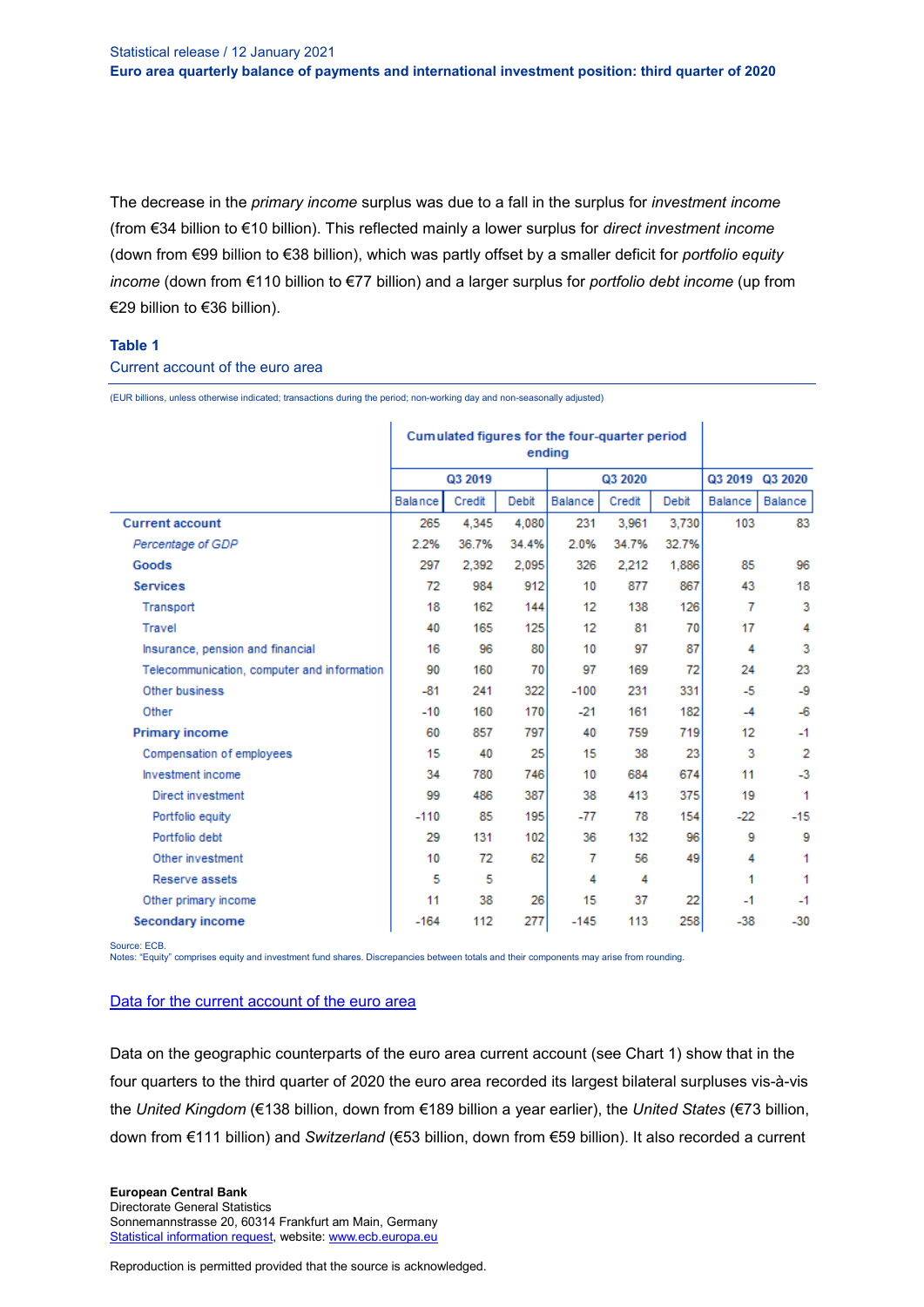account surplus vis-à-vis a residual group of *other countries* (€172 billion, up from €100 billion). The largest bilateral deficits were recorded vis-à-vis *offshore centres* (€100 billion, up from €77 billion) and *China* (€79 billion, up from €69 billion).

The most significant geographic changes in the four quarters to the third quarter of 2020 relative to the previous year were as follows. In the *goods* balance there were decreases in the surpluses vis-à-vis the *United Kingdom* (from €113 billion to €95 billion) and *offshore centres* (from €49 billion to €31 billion), an increase in the deficit vis-à-vis *China* (from €82 billion to €92 billion), and a shift from a deficit of €14 billion to a surplus of €68 billion vis-à-vis the residual group of *other countries*, partly reflecting a decline in the deficit vis-à-vis *Russia* (from €39 billion to €10 billion). In *services,* the deficit vis-à-vis the *United States* increased (from €15 billion to €58 billion) and the surplus vis-à-vis the United Kingdom decreased (from €45 billion to €31 billion). Moreover, in *primary income* surpluses decreased vis-à-vis the *United Kingdom* (from €27 billion to €11 billion) and vis-à-vis the residual group of other countries (from €120 billion to €106 billion) were recorded, while the *secondary income* deficit vis-à-vis the *EU Member States and EU institutions outside the euro area* declined from €103 billion to €80 billion.

#### **Chart 1**





Source: ECB.

Note: "EU non-EA" comprises EU Member States and EU institutions outside the euro area. "Other countries" includes all countries and country groups not shown in the chart, as well as unallocated transactions.

[Data for the geographical breakdown of the euro area current account](http://sdw.ecb.europa.eu/browseSelection.do?type=series&q=BP6.Q.N.I8.%5e%5e.S1.S1.T.B.CA._Z._Z._Z.EUR._T._X.N%09BP6.Q.N.I8.%5e%5e.S1.S1.T.B.G._Z._Z._Z.EUR._T._X.N%09BP6.Q.N.I8.%5e%5e.S1.S1.T.B.IN1._Z._Z._Z.EUR._T._X.N%09BP6.Q.N.I8.%5e%5e.S1.S1.T.B.IN2._Z._Z._Z.EUR._T._X.N%09BP6.Q.N.I8.%5e%5e.S1.S1.T.B.S._Z._Z._Z.EUR._T._X.N&node=SEARCHRESULTS&ec=&oc=&rc=&cv=&pb=&dc=&df=)

**European Central Bank** Directorate General Statistics Sonnemannstrasse 20, 60314 Frankfurt am Main, Germany [Statistical information request,](https://ecb-registration.escb.eu/statistical-information) website: [www.ecb.europa.eu](http://www.ecb.europa.eu/)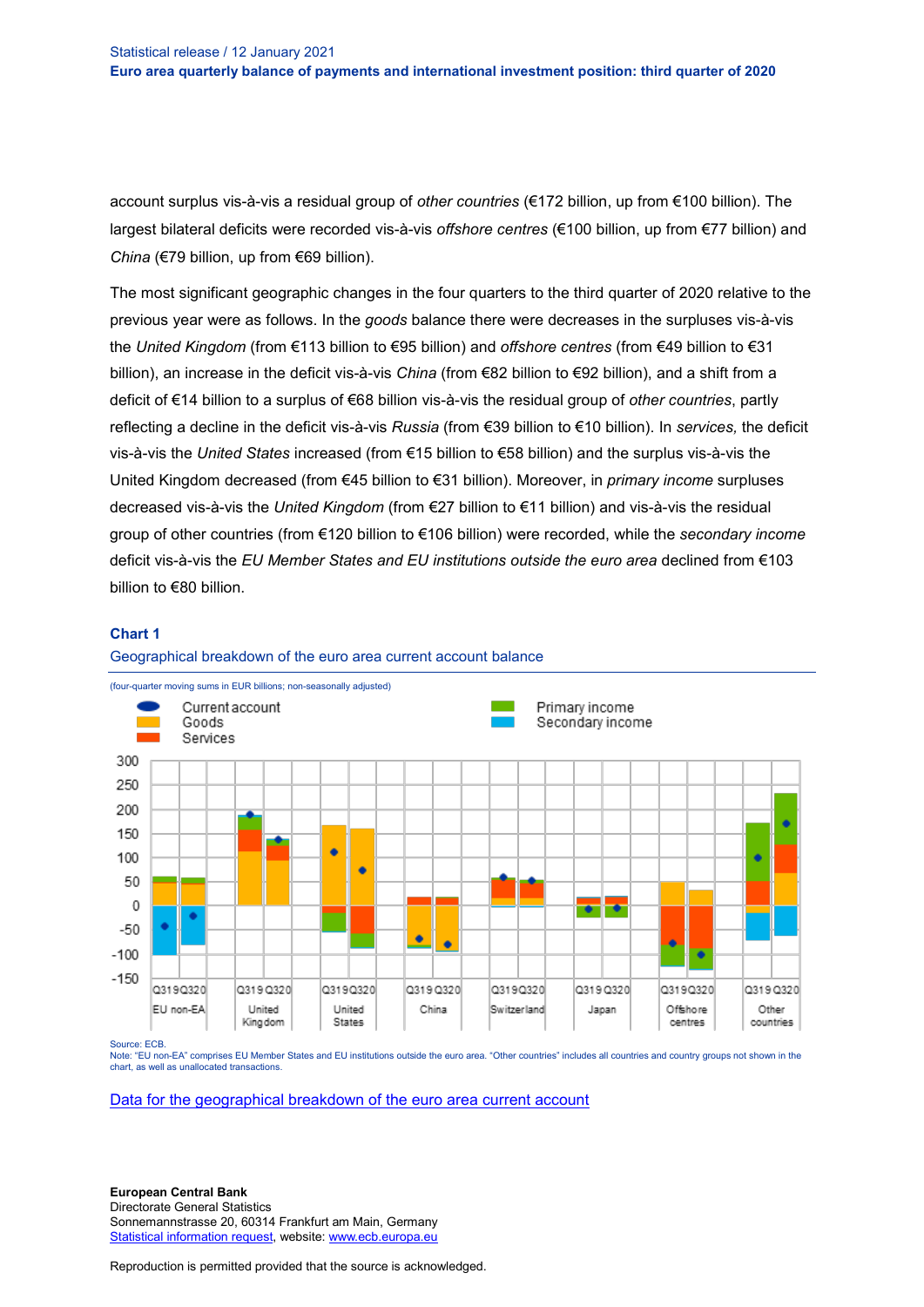### International investment position

At the end of the third quarter of 2020 the international investment position of the euro area recorded net liabilities of €10 billion vis-à-vis the rest of the world (0.1% of euro area GDP), compared with net liabilities of €100 billion in the previous quarter (see Chart 2 and Table 2).

#### **Chart 2**



#### [Data for the net international investment position of the euro area](http://sdw.ecb.europa.eu/browseSelection.do?type=series&q=BP6.Q.N.I8.W1.S1.S1.LE.N.FA._T.F._Z.EUR._T._X.N+BP6.Q.N.I8.W1.S1.S1.LE.N.FA.D.F._Z.EUR._T._X.N+BP6.Q.N.I8.W1.S1.S1.LE.N.FA.F.F7.T.EUR._T.T.N+BP6.Q.N.I8.W1.S1.S1.LE.N.FA.O.F._Z.EUR._T._X.N+BP6.Q.N.I8.W1.S1.S1.LE.N.FA.P.F3.T.EUR._T.M.N+BP6.Q.N.I8.W1.S1.S1.LE.N.FA.P.F5._Z.EUR._T.M.N+BP6.Q.N.I8.W1.S121.S1.LE.A.FA.R.F._Z.EUR.X1._X.N&node=SEARCHRESULTS&ec=&oc=&rc=&cv=&pb=&dc=&df=)

This improvement of €90 billion reflected large but partly offsetting changes in the various investment components. Smaller net liabilities were recorded for *portfolio equity* (€2,482 billion, down from €2,616 billion) and *other investment* (€562 billion, down from €662 billion), while net assets increased in *direct investment* (€1,830 billion, up from €1,813 billion) and decreased for *portfolio debt* (€392 billion, down from €531 billion).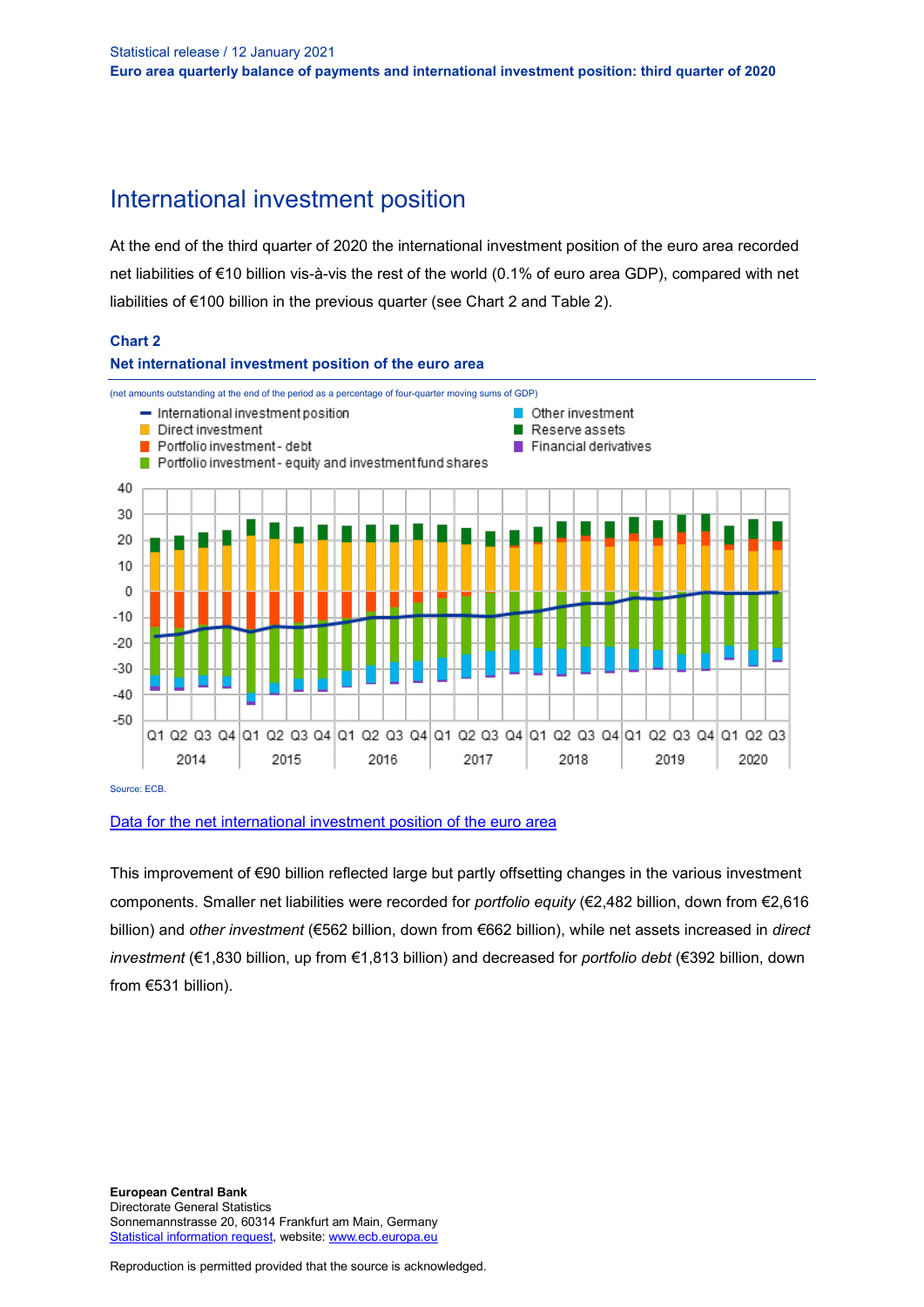#### **Table 2**

International investment position of the euro area

(EUR billions, unless otherwise indicated; amounts outstanding at the end of the period, flows during the period; non-working day and non-seasonally adjusted)

|                             | Q2 2020                       | Q3 2020             |                                    |                  |                                   |          |                                       |  |  |
|-----------------------------|-------------------------------|---------------------|------------------------------------|------------------|-----------------------------------|----------|---------------------------------------|--|--|
|                             | <b>Amounts</b><br>outstanding | <b>Transactions</b> | <b>Exchange</b><br>rate<br>changes | Price<br>changes | <b>Other</b><br>volume<br>changes |          | <b>Amounts</b><br>outstanding<br>%GDP |  |  |
| Net                         | $-100$                        | 95                  | $-152$                             | 114              | 34                                | $-10$    | $-0.1$                                |  |  |
| of which: Direct investment | 1,813                         | 55                  | $-77$                              | 27               | 13                                | 1.830    | 16.0                                  |  |  |
| of which: Portfolio equity  | $-2,616$                      | 25                  | 2                                  | 99               | 7                                 | $-2,482$ | $-21.7$                               |  |  |
| of which: Portfolio debt    | 531                           | $-52$               | $-37$                              | $-27$            | $-23$                             | 392      | 3.4                                   |  |  |
| of which: Other investment  | $-662$                        | 94                  | $-31$                              | o                | 36                                | $-562$   | $-4.9$                                |  |  |
| Assets                      | 28,140                        | 196                 | $-484$                             | 298              | $-62$                             | 28,088   | 246.0                                 |  |  |
| Direct investment           | 11,316                        | 39                  | $-186$                             | 40               | $-44$                             | 11,165   | 97.8                                  |  |  |
| Portfolio equity            | 4,041                         | 78                  | $-106$                             | 218              | 12                                | 4,244    | 37.2                                  |  |  |
| Portfolio debt              | 5,813                         | 8                   | $-93$                              | 25               | $-24$                             | 5,729    | 50.2                                  |  |  |
| Financial derivatives       | $-71$                         | $-31$               | ٠                                  | 5                | $-1$                              | $-98$    | $-0.9$                                |  |  |
| Other investment            | 6,135                         | 97                  | $-89$                              | 0                | $-6$                              | 6,138    | 53.8                                  |  |  |
| Reserve assets              | 905                           | 3                   | $-10$                              | 10               | 1                                 | 910      | 8.0                                   |  |  |
| Liabilities                 | 28,240                        | 101                 | $-332$                             | 184              | $-95$                             | 28,098   | 246.1                                 |  |  |
| Direct investment           | 9,504                         | $-16$               | $-110$                             | 14               | $-57$                             | 9,335    | 81.8                                  |  |  |
| Portfolio equity            | 6,657                         | 53                  | $-108$                             | 119              | 4                                 | 6.726    | 58.9                                  |  |  |
| Portfolio debt              | 5,282                         | 60                  | $-56$                              | 52               | $-1$                              | 5,337    | 46.7                                  |  |  |
| Other investment            | 6,797                         | 3                   | $-58$                              | 0                | $-42$                             | 6,700    | 58.7                                  |  |  |
| Gross external debt         | 15,284                        | 54                  | $-165$                             | 52               | $-87$                             | 15,138   | 132.6                                 |  |  |

Source: ECB.

Notes: "Equity" comprises equity and investment fund shares. Net financial derivatives are reported under assets. Discrepancies between totals and their components may arise from rounding.

#### [Data for the international investment position of the euro area](http://sdw.ecb.europa.eu/browseSelection.do?type=series&q=BP6.Q.N.I8.W1.S1.S1.K7%3f.%3f.FA._T.F._Z.EUR._T._X.N%09BP6.Q.N.I8.W1.S1.S1.K7%3f.%3f.FA.D.F._Z.EUR._T._X.N%09BP6.Q.N.I8.W1.S1.S1.K7%3f.%3f.FA.O.F._Z.EUR._T._X.N%09BP6.Q.N.I8.W1.S1.S1.K7%3f.%3f.FA.P.F3.T.EUR._T.M.N%09BP6.Q.N.I8.W1.S1.S1.K7%3f.%3f.FA.P.F5._Z.EUR._T.M.N%09BP6.Q.N.I8.W1.S1.S1.K7A.N.FA.F.F7.T.EUR._T.T.N%09BP6.Q.N.I8.W1.S1.S1.K7B.N.FA.F.F7.T.EUR._T.T.N%09BP6.Q.N.I8.W1.S1.S1.KA.%3f.FA._X.F._Z.EUR._T._X.N%09BP6.Q.N.I8.W1.S1.S1.KA.%3f.FA.D.F._Z.EUR._T._X.N%09BP6.Q.N.I8.W1.S1.S1.KA.%3f.FA.O.F._Z.EUR._T._X.N%09BP6.Q.N.I8.W1.S1.S1.KA.%3f.FA.P.F3.T.EUR._T.M.N%09BP6.Q.N.I8.W1.S1.S1.KA.%3f.FA.P.F5._Z.EUR._T.M.N%09BP6.Q.N.I8.W1.S1.S1.KA.N.FA._T.F._Z.EUR._T._X.N%09BP6.Q.N.I8.W1.S1.S1.KA.N.FA.F.F7.T.EUR._T.T.N%09BP6.Q.N.I8.W1.S1.S1.LE.%5e.FA._X.F._Z.EUR._T._X.N%09BP6.Q.N.I8.W1.S1.S1.LE.%5e.FA.D.F._Z.EUR._T._X.N%09BP6.Q.N.I8.W1.S1.S1.LE.%5e.FA.O.F._Z.EUR._T._X.N%09BP6.Q.N.I8.W1.S1.S1.LE.%5e.FA.P.F3.T.EUR._T.M.N%09BP6.Q.N.I8.W1.S1.S1.LE.%5e.FA.P.F5._Z.EUR._T.M.N%09BP6.Q.N.I8.W1.S1.S1.LE.N.FA._T.F._Z.EUR._T._X.N%09BP6.Q.N.I8.W1.S1.S1.LE.N.FA.F.F7.T.EUR._T.T.N%09BP6.Q.N.I8.W1.S1.S1.T.%5e.FA._T.F._Z.EUR._T._X.N%09BP6.Q.N.I8.W1.S1.S1.T.%5e.FA.D.F._Z.EUR._T._X.N%09BP6.Q.N.I8.W1.S1.S1.T.%5e.FA.O.F._Z.EUR._T._X.N%09BP6.Q.N.I8.W1.S1.S1.T.%5e.FA.P.F3.T.EUR._T.M.N%09BP6.Q.N.I8.W1.S1.S1.T.%5e.FA.P.F5._Z.EUR._T.M.N%09BP6.Q.N.I8.W1.S1.S1.T.N.FA.F.F7.T.EUR._T.T.N%09BP6.Q.N.I8.W1.S121.S1.K7%3f.A.FA.R.F._Z.EUR.X1._X.N%09BP6.Q.N.I8.W1.S121.S1.KA.A.FA.R.F._Z.EUR.X1._X.N%09BP6.Q.N.I8.W1.S121.S1.LE.A.FA.R.F._Z.EUR.X1._X.N%09BP6.Q.N.I8.W1.S121.S1.T.A.FA.R.F._Z.EUR.X1._X.N%09BP6.Q.N.I8.W1.S1.S1.%3f.L.FA._T.FGED._Z.EUR._T._X.N&node=SEARCHRESULTS&ec=&oc=&rc=&cv=&pb=&dc=&df=)

The change in the euro area's net international investment position in the third quarter of 2020 was driven by positive net flows due to price changes, transactions and other volume changes, which were partially compensated by negative net exchange rate changes (see Chart 3).

The increase in net assets for *direct investment* was mainly due to transactions and positive net price changes, partially compensated by negative net exchange rate changes (see Table 2). Lower net liabilities for *portfolio equity* resulted mainly from positive net price changes and transactions, while lower net liabilities for *other investment* were mainly driven by transactions. The decrease in net assets for *portfolio debt* was due to negative net flows in transactions, price changes, exchange rate changes and other volume changes (see Table 2).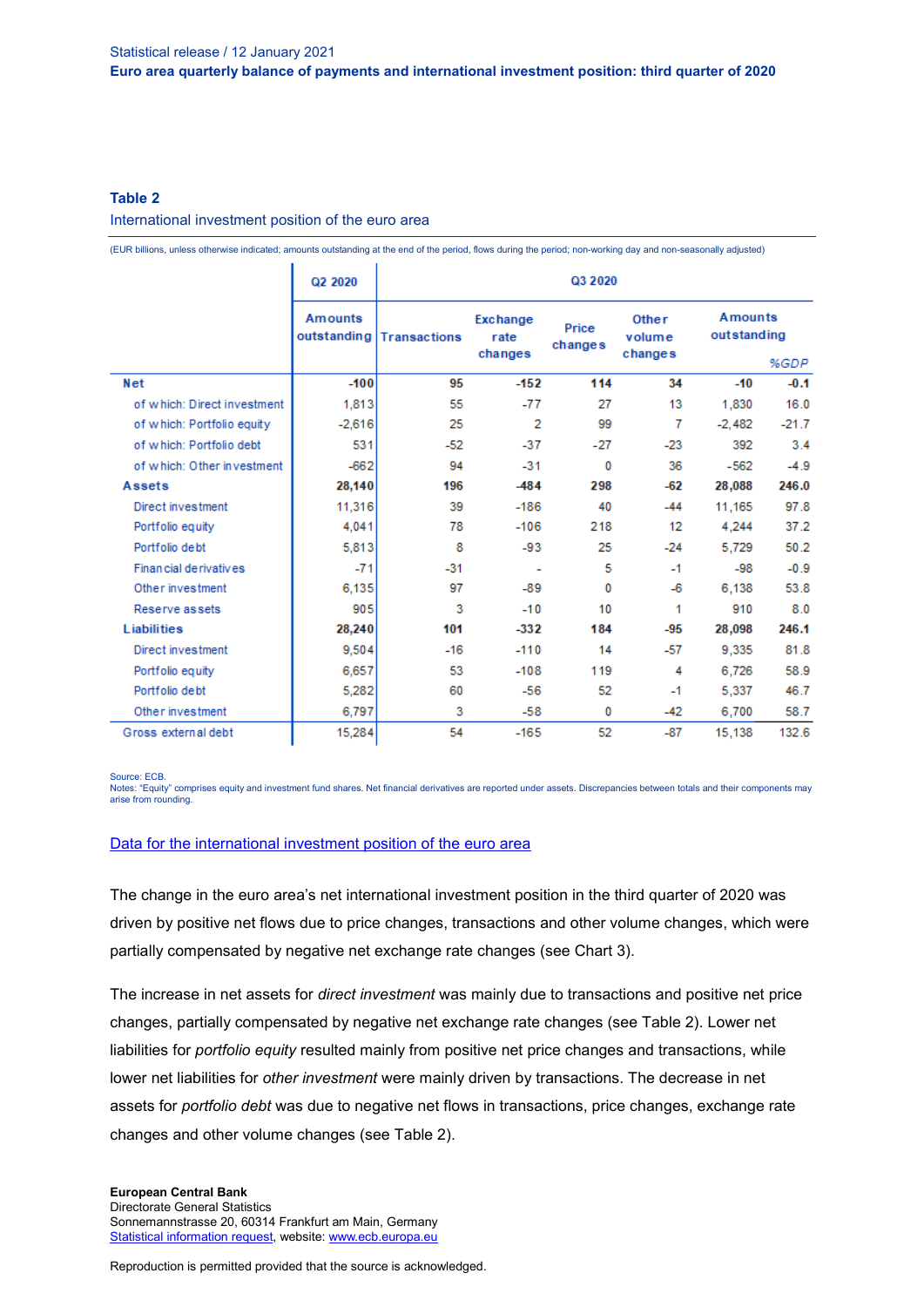At the end of the third quarter of 2020 the *gross external debt* of the euro area amounted to €15.1 trillion (around 133% of euro area GDP), down by €145 billion compared with the previous quarter.

#### **Chart 3**

Changes in the net international investment position of the euro area



[Data for changes in the net international investment position of the euro area](http://sdw.ecb.europa.eu/browseSelection.do?type=series&q=BP6.Q.N.I8.W1.S1.S1.K.N.FA._T.F._Z.EUR._T._X.N+BP6.Q.N.I8.W1.S1.S1.K7A.N.FA._T.F._Z.EUR._T._X.N+BP6.Q.N.I8.W1.S1.S1.K7B.N.FA._T.F._Z.EUR._T._X.N+BP6.Q.N.I8.W1.S1.S1.KA.N.FA._T.F._Z.EUR._T._X.N+BP6.Q.N.I8.W1.S1.S1.LE.N.FA._T.F._Z.EUR._T._X.N++BP6.Q.N.I8.W1.S1.S1.T.N.FA._T.F._Z.EUR._T._X.N&node=SEARCHRESULTS&ec=&oc=&rc=&cv=&pb=&dc=&df=)

#### **Data revisions**

This statistical release incorporates revisions to data for the reference periods between the first quarter of 2017 and the second quarter of 2020. The revisions reflect revised national contributions to the euro area aggregates as a result of the incorporation of newly available information and do not significantly alter the figures previously published.

#### **Next releases**

- Monthly balance of payments: 19 January 2021 (reference data up to November 2020)
- Quarterly balance of payments and international investment position: 9 April 2021 (reference data up to the fourth quarter of 2020)

#### **For queries, please use the** [Statistical information request](https://ecb-registration.escb.eu/statistical-information) **form.**